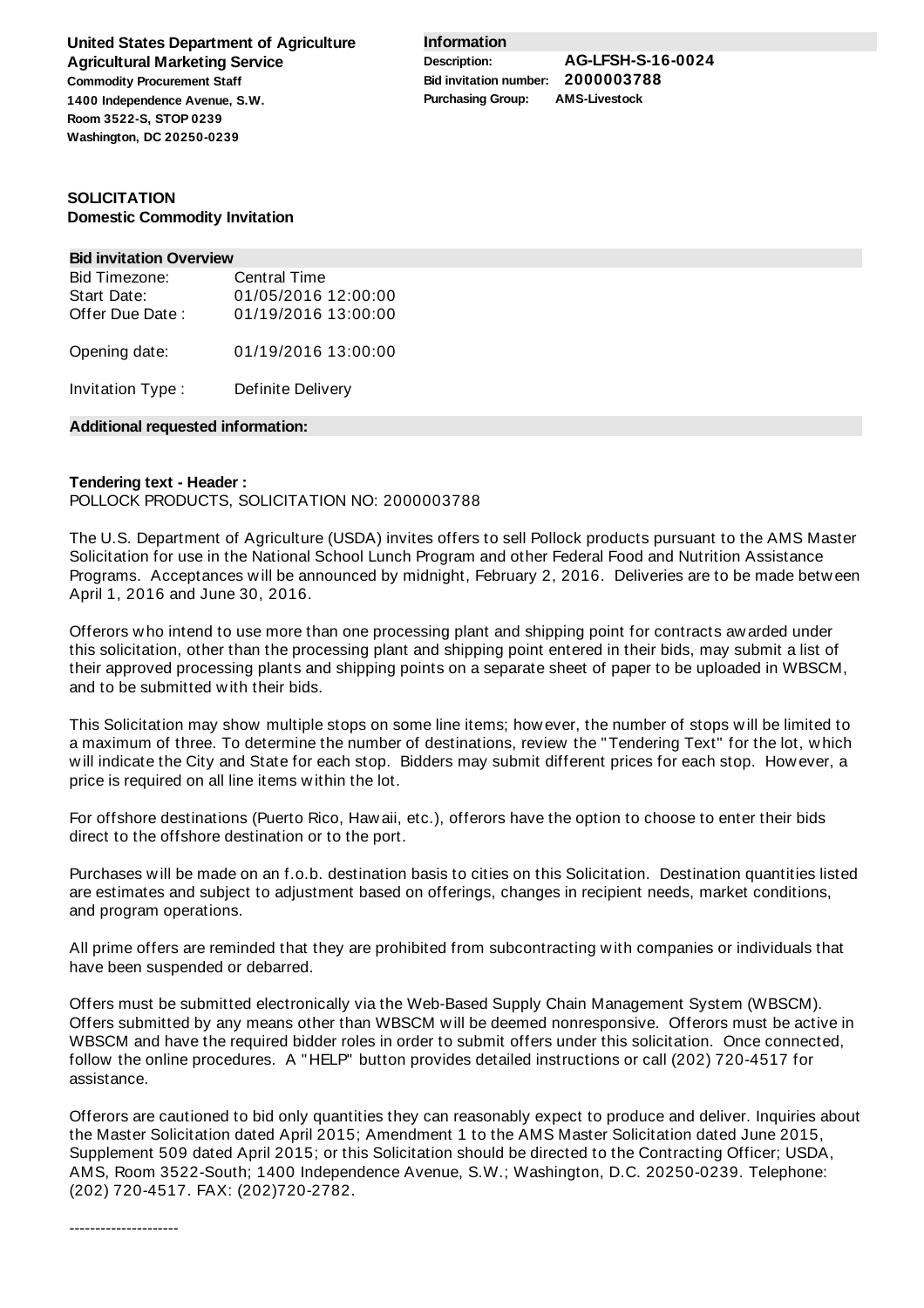| <b>SOLICITATION</b><br>Information   |                                   |
|--------------------------------------|-----------------------------------|
| <b>Domestic Commodity Invitation</b> | <b>AG-LFSH-S-16-0024</b>          |
| Description:                         | Bid invitation number: 2000003788 |

The USDA prohibits discrimination against its customers, employees, and applicants for employment on the bases of race, color, national origin, age, disability, sex, gender identity, religion, reprisal, and where applicable, political beliefs, marital status, familial or parental status, sexual orientation, or all or part of an individual's income is derived from many public assistance program, or protected genetic information in employment or in any program or activity conducted or funded by the Department. (Not all prohibited bases will apply to all programs and/ or employment activities.) To file a complaint of discrimination, write: USDA, Office of the Assistant Secretary for Civil Rights, Office of Adjudication, 1400 Independence Avenue, S.W., Washington, D.C.20250-9410, or call (866) 632-9992 (Toll-free Customer Service), (800) 877-8339 (Local or Federal relay), (866) 677-8642 (Relay voice users).

# **See attached documents:**

- 1 . AMS MASTER SOLICITATION 2015 AMENDMENT 1
- 2 . AMS MASTER SOLICITATION APRIL 2015
- 3 . SUPPLEMENT 509 POLLOCK APRIL 2015

### **Attributes :**

OFFEROR CERTIFIES THAT THE OFFER IS MADE SUBJECT TO THE MASTER SOLICITATION; COMMODITY SUPPLEMENT AND/OR SPECIFICATION(S); THIS SOLICITATION; THE AGRICULTURE ACQUISITION REGULATIONS (AGAR) AND THE FEDERAL ACQUISITION REGULATIONS (FAR).

Timely performance: Offeror and any subcontractor have completed required performance of any USDA contract prior to this bid opening.

Permitted values: - - Have been delivered

- Have not been delivered
- Have not been delivered, but the Offeror has notified the Contracting Officer
- There are no existing contracts/purchase orders

OFFEROR REQUESTS HUBZONE SMALL BUSINESS PRICE EVALUATION PREFERENCE. APPLIES ONLY TO FIRMS CERTIFIED IN THE SMALL BUSINESS ADMINISTRATION#S HUBZONE PROGRAM (FAR SUBPART 19.13).MUST BE THE MANUFACTURER/PRODUCER OF THE PRODUCT TO RECEIVE A PRICE PREFERENCE

Furnish name, title, phone number, fax number, and e-mail address of person submitting this bid (must be an officer of the company or a person authorized to execute contracts/purchase orders on behalf of the bidder).

IS THE OFFEROR AN ENTITY THAT HAS FILED ARTICLES OF INCORPORATION IN ONE OF THE FIFTY STATES, THE DISTRICT OF COLUMBIA, OR THE VARIOUS TERRITORIES OF THE UNITED STATES? YOU MUST ANSWER THE NEXT 3 QUESTIONS IF THE ANSWER FOR THIS QUESTION IS YES. HAS THE OFFEROR BEEN CONVICTED OF A FELONY CRIMINAL VIOLATION UNDER FEDERAL OR STATE